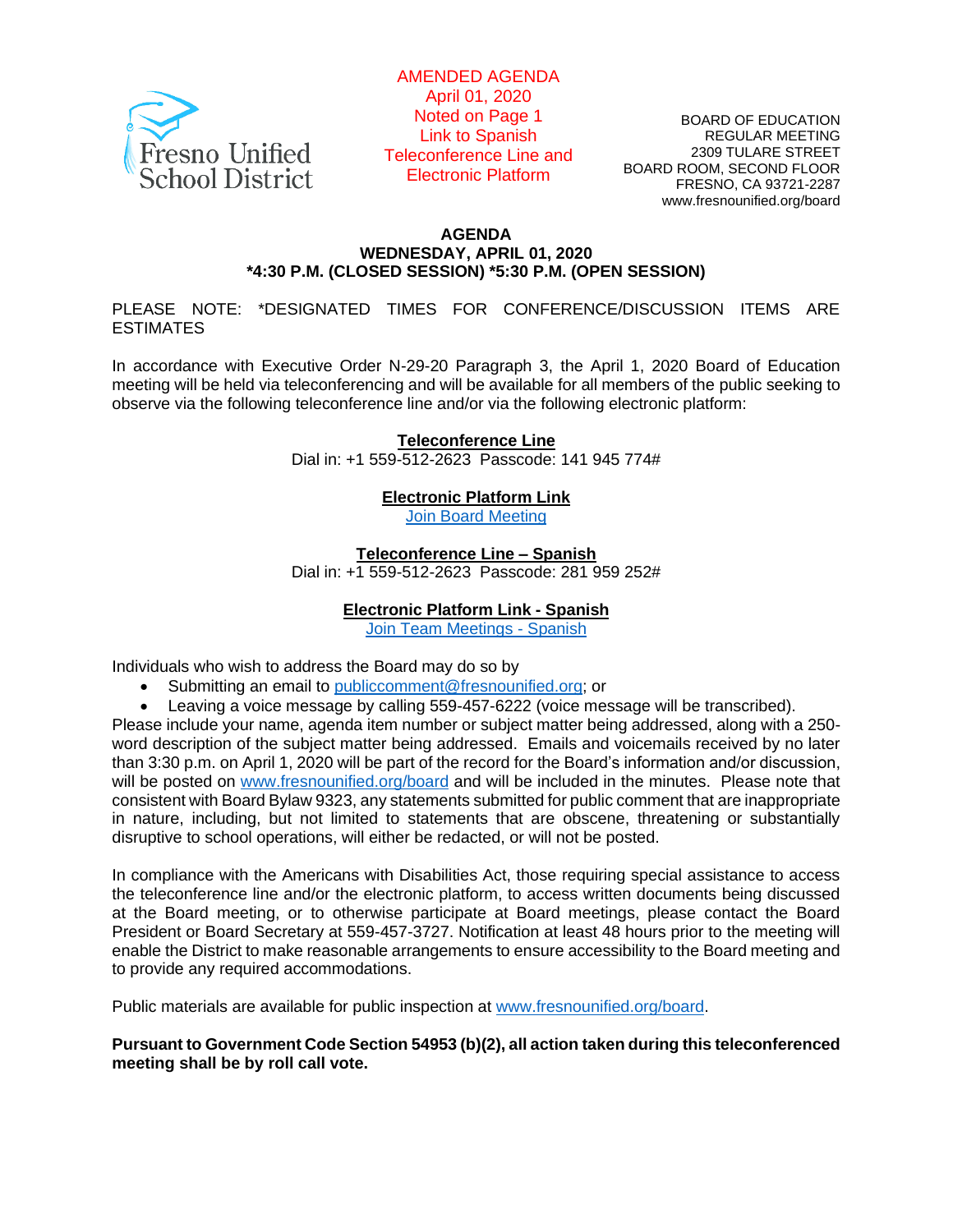**\*4:30 P.M**.

**CALL** Meeting to Order

**OPPORTUNITY** for Public Comment on Closed Session Agenda Items **RECESS** to Cabinet Room for Closed Session to discuss the following:

- 1. Student Expulsions pursuant to Education Code Section 35146.
- 2. Conference with Labor Negotiator (Government Code Section 54957.6); FUSD Negotiator(s): Paul Idsvoog; Employee Organizations(s): FTA, CSEA, Chapter 125, CSEA, Chapter 143, SEIU, Local 521, FASTA/SEIU, Local 521/CTW, CLC, Fresno Unified Building & Construction Trades/FTA; International Association of Machinists and Aerospace Workers (IAMAW), Unrepresented Employees: All Management, Confidential, and Supervisory Employees.
- 3. Public Employee Discipline/Dismissal/Release/Reassignment/Resignation.
- 4. Public Employment/Appointment (Government Code Section 54957). a. Principals
- 5. Conference with Legal Counsel Anticipated/Pending/Threatened Litigation (Government Code Section 54956.9(d)(2)).
	- a. Potential Case: One (1)
	- b. Jesse Jauregui v. Fresno Unified Workers' Compensation Fresno Unified Case No. 2012-0147
	- c. Trudy Smith v. Fresno Unified Workers' Compensation Fresno Unified Case No. 2017-0774
	- d. Joanne Nauheimer v. Fresno Unified Workers' Compensation Fresno Unified Case No. 2015-0826

**\*5:30 P.M., RECONVENE** and report action taken during Closed Session, if any.

## **HEAR Report from Superintendent**

# **BOARD/SUPERINTENDENT COMMUNICATION**

# **OPPORTUNITY for Public Comment on Consent Agenda Items**

**ALL CONSENT AGENDA** items are considered routine by the Board of Education and will be enacted by one motion. There will be no separate discussion of items unless a Board member so requests, in which event, the item(s) will be considered following approval of the Consent Agenda.

# **A. CONSENT AGENDA**

## **A-1, APPROVE Personnel List**

Included in the Board binders is the Personnel List, Appendix A, as submitted. The Superintendent recommends approval. Contact person: Paul Idsvoog, telephone 457-3548.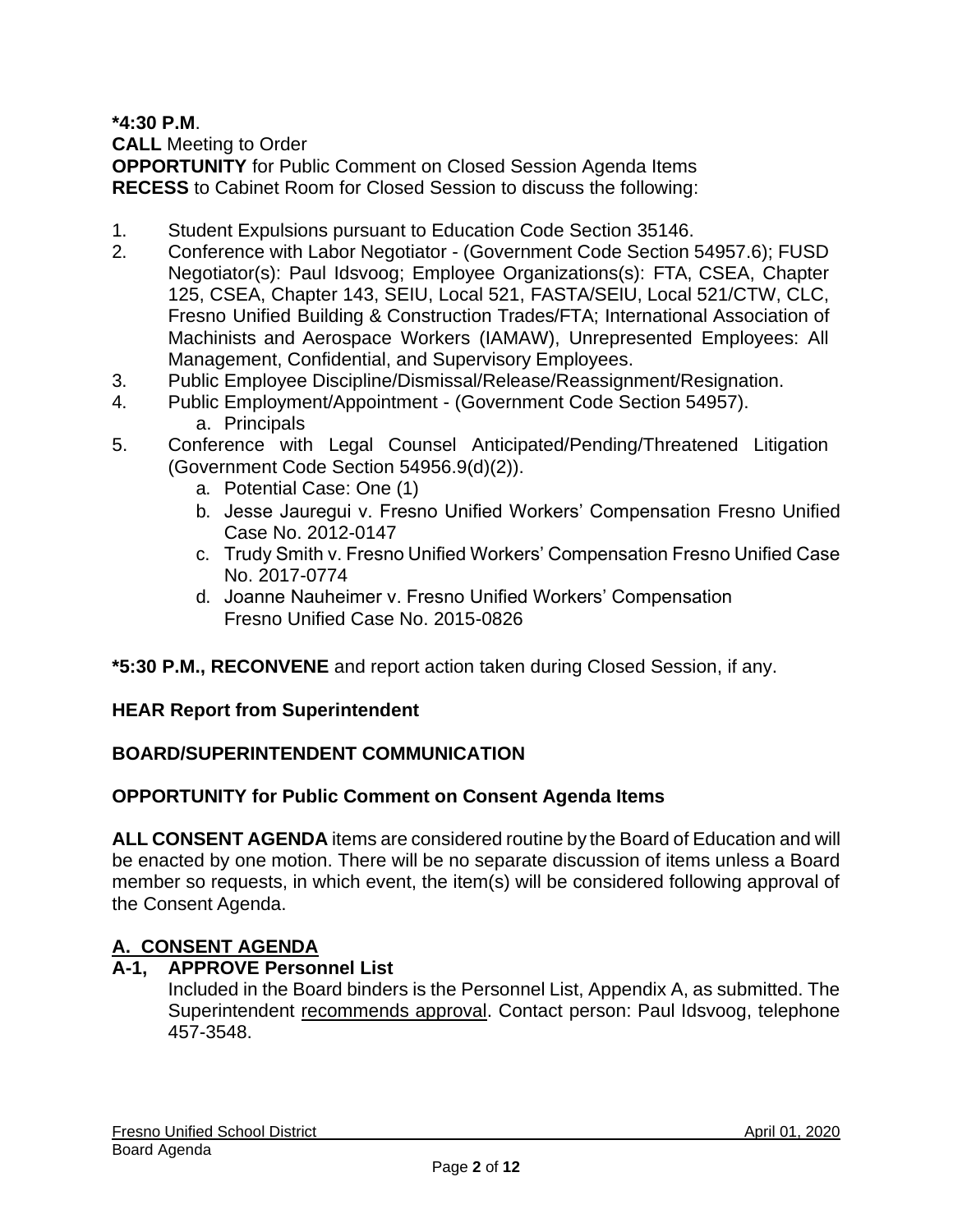#### **A-2, ADOPT Findings of Fact and Recommendations of District Administrative Board**

The Board of Education received and considered the Findings of Fact and Recommendations of District Administrative Panels resulting from hearings on expulsion and readmittance cases conducted during the period since the March 04, 2020 Regular Board Meeting. The Superintendent recommends adoption. Contact person: Kim Mecum, telephone 457-3731.

#### **A-3, APPROVE Minutes from Prior Meetings**

Included in the Board binders are the draft minutes for the February 26, 2020 and March 04, 2020 Regular Board Meetings. The Superintendent recommends approval. Contact person: Robert G. Nelson, telephone 457-3884.

#### **A-4, ADOPT Resolution Proclaiming April 2020 as "Remembrance of the Existence of the Armenian Genocide**

Included in the Board binders is a resolution proclaiming the month of April 2020 as Remembrance of the Existence of the Armenian Genocide – as remembrance of those forever affected by the Armenian Genocide –and urges our schools and individual citizens to never forget these crimes against humanity. The Superintendent recommends adoption. Fiscal impact: There is no fiscal impact to the district at this time. Contact person: David Chavez, telephone 457-3566.

#### **A-5, ADOPT Resolution Proclaiming April 2020 Autism Awareness Month**

Included in the board binders is a resolution recognizing April 2020 as Autism Awareness Month. Fresno Unified School District urges all schools and individual citizens to participate in Autism Awareness Month in order to become better educated on the subject of autistic spectrum disorders and create a better community for individuals with autism. The Superintendent recommends adoption. Fiscal impact: There is no fiscal impact to the district at this time. Contact person: Kim Mecum, telephone 457-3731.

#### **A-6, ADOPT Resolution Proclaiming April 2020 School Library Month**

Included in the Board binders is a resolution proclaiming April 2020 as School Library Month. School Library Month is a celebration by the American Association of School Librarians. During the month of April, teacher librarians and library media technicians are encouraged to create activities to support their school and local community in celebrating the essential role of strong school library programs. The Superintendent recommends adoption. Fiscal impact: There is no fiscal impact to the district at this time. Contact person: Kim Mecum, telephone 457-3731.

## **A-7, ADOPT Resolution to Honor the Life of Activist Dolores Huerta**

Included in the Board binders is a resolution to Honor the Life of Activist Dolores Huerta. On July 19, 2018 Governor Jerry Brown signed Assembly Bill (AB) 2644, which designates April 10 of each year as Dolores Huerta Day.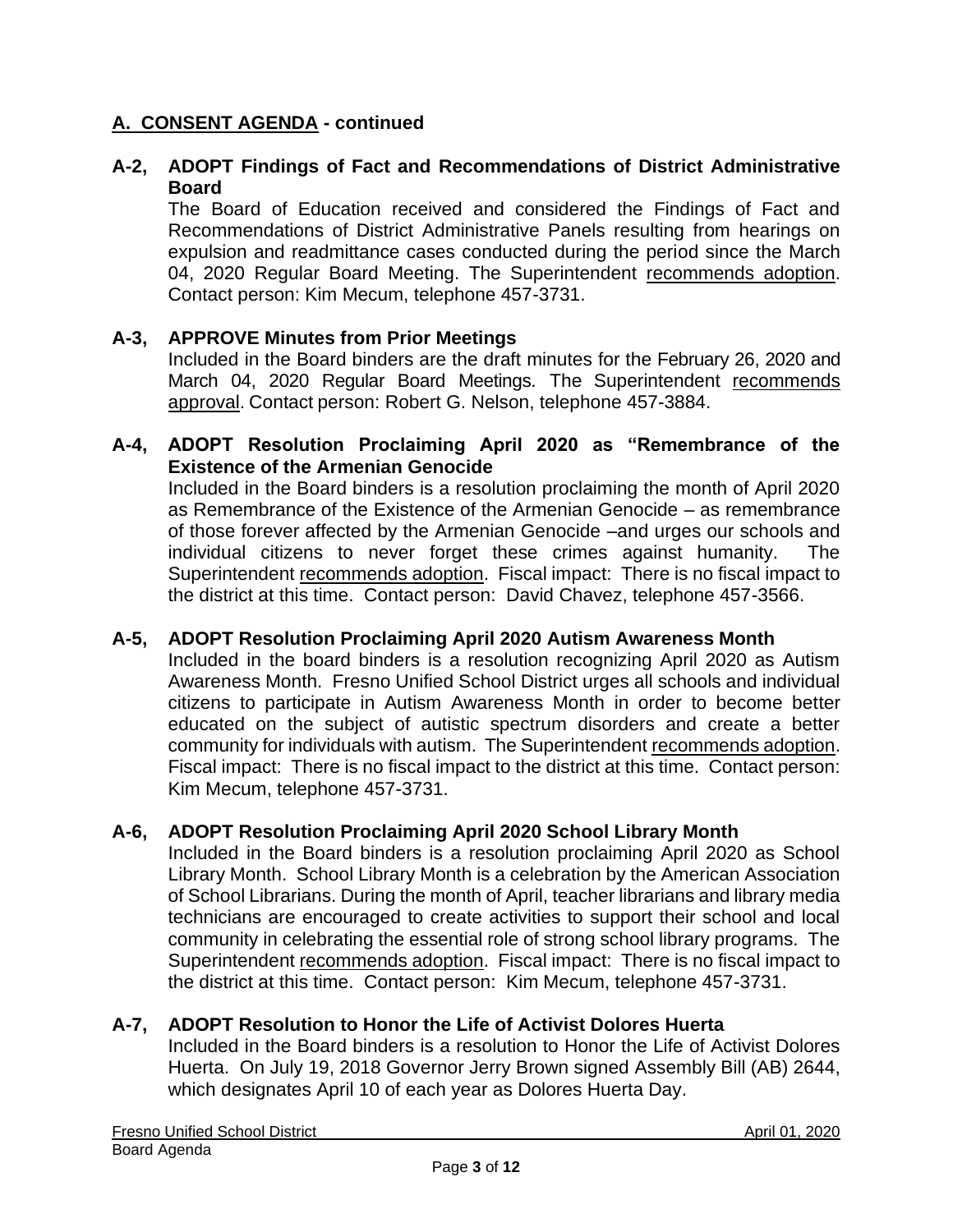On Dolores Huerta Day, all public schools and educational institutions are encouraged to conduct exercises remembering the life of Dolores Huerta, recognizing her accomplishments, and familiarizing pupils with the contributions she made to this state. The Superintendent recommends adoption. Fiscal: There is no fiscal impact to the district at this time. Contact person: David Chavez, telephone 457-3566.

#### **A-8, ADOPT the Proposed Curriculum Recommendations for Secondary Science in: Seventh Science, Eighth Science, High School Biology, High School Chemistry**

Included in the Board binders for presentation and adoption are the proposed curriculum recommendations for 7th, 8th, Biology, and Chemistry courses. The recommendation for instructional materials is a result of a deep review by teachers, students, parents, and department staff. The Superintendent recommends adoption. Fiscal impact: Funding will be provided through the textbook allocation. Contact person: Kim Mecum, telephone 457-3731.

# **A-9, ADOPT Resolution 19-38, Requesting an Exemption from the Education Code Definition of "School Building" for a Suspension Tutoring Center through the African American Academic Acceleration Program**

Included in the Board binders and recommended for adoption is Resolution 19-38, accompanied by State Allocation Board (SAB) Form 406, to request exemption from the definition of a "school building" for the Bethesda Apostolic Church buildings located at 3723 E. Dakota Avenue in Fresno. The site is proposed for use by the African American Academic Acceleration Program as a Suspension Tutoring Center. Education Code Section 17283 requires that school buildings be approved by the Division of the State Architect (DSA). However, SAB offers an exemption for buildings to operate without DSA approval provided they comply with local building code and serve fewer than 25 students at one time. The Superintendent recommends adoption. Fiscal impact: Adoption of the resolution has no fiscal impact. Contact person: Karin Temple, telephone 457-3134.

#### **A-10, APPROVE Position and ADOPT Job Description for Manager - Project, Maintenance & Operations**

Included in the Board binders is the job description of Manager – Project, Maintenance & Operations. The Project Managers in Maintenance will be accountable for improving student achievement through the effective management of an assigned area; efficiently plan, estimate, and manage projects involving major replacements, major capital outlay, continuous non-capital outlay improvements and special projects at various District sites; provide a safe, clean and orderly learning and working environment to assist students to stay in school on target to graduate. This position is designated Management, exempt and placed on E-22 of the Management Salary Schedule. The Superintendent recommends approval and adoption.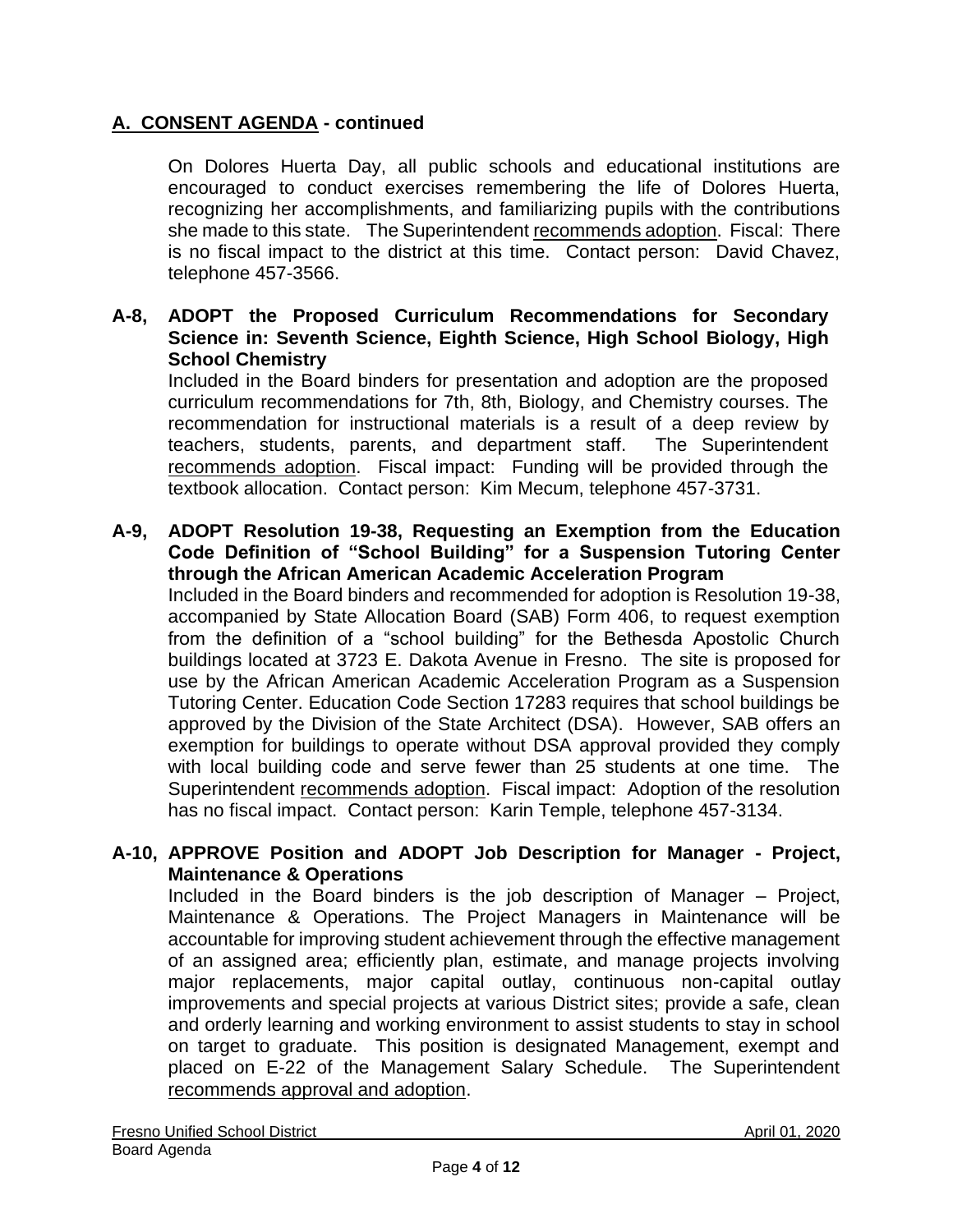Fiscal impact: \$30,000 is available in the Routine Restricted Maintenance fund. Contact person: Paul Idsvoog, telephone 457-3548.

#### **A-11, APPROVE Appointment to Citizens' Bond Oversight Committee**

It is recommended the Board approve the appointment of Timothy Mudge to the Citizens' Bond Oversight Committee (CBOC), nominated by Trustee Islas. Mr. Mudge indicates he attends Fresno Unified sporting events. He is a resident of the district, and is not a vendor, contractor, consultant, employee or official of the district. The role of the CBOC, which meets quarterly, is to ensure that bond proceeds are expended only for the purposes set forth in the ballot measures. The Superintendent recommends approval. Fiscal impact: There is no fiscal impact to the district at this time. Contact person: Karin Temple, telephone 457-3134.

#### **A-12, APPROVE Grant Application to California Commission on Teacher Credentialing – Teacher Residency Grants for Preparation of Education Specialist Candidates**

Approval is requested for the grant application to the California Commission on Teacher Credentialing – Teacher Residency Grants for Preparation of Education Specialist Candidates. The grant request of \$1,800,000 will fund the training of 90 Education Specialists (45 Mild/Moderate Special Education Candidates and 45 Moderate/Severe Special Education Candidates). The Superintendent recommends approval. Fiscal impact: The grant award is \$1,800,000 over the three project years. Contact person: Kim Mecum, telephone 457-3731.

#### **A-13, APPROVE Independent Contractor Services Agreement with ALTA Language Services Inc.**

Approval is requested for an Independent Contract Services Agreement with ALTA Language Services Inc. The vendor assesses student proficiency in various languages which are not taught and/or tested by traditional means in the Fresno Unified School District system. Domains to be tested: Reading, Writing, and Speaking/Listening. The Superintendent recommends approval. Sufficient funds of \$22,285 are available in the English Learner Services budget. Contact person: Kim Mecum, telephone 457-3731.

## **A-14, APPROVE Independent Contractor Services Agreement with Dive into Space, LLC.**

Approve Independent Contractor Services Agreement with Dive into Space, LLC. As part of Fresno Unified's commitment to "Preparing Career Ready Graduates," the College and Career Readiness Department is increasing the number of summer enrichment opportunities for Fresno Unified students. Up to 40 high school students will participate in Dive into Space, July 13 – 18, 2020. The Superintendent recommends approval. Fiscal impact: Sufficient funds of \$43,800 are available through the College and Career Readiness budget. Contact person: Kim Mecum, telephone 457-3731.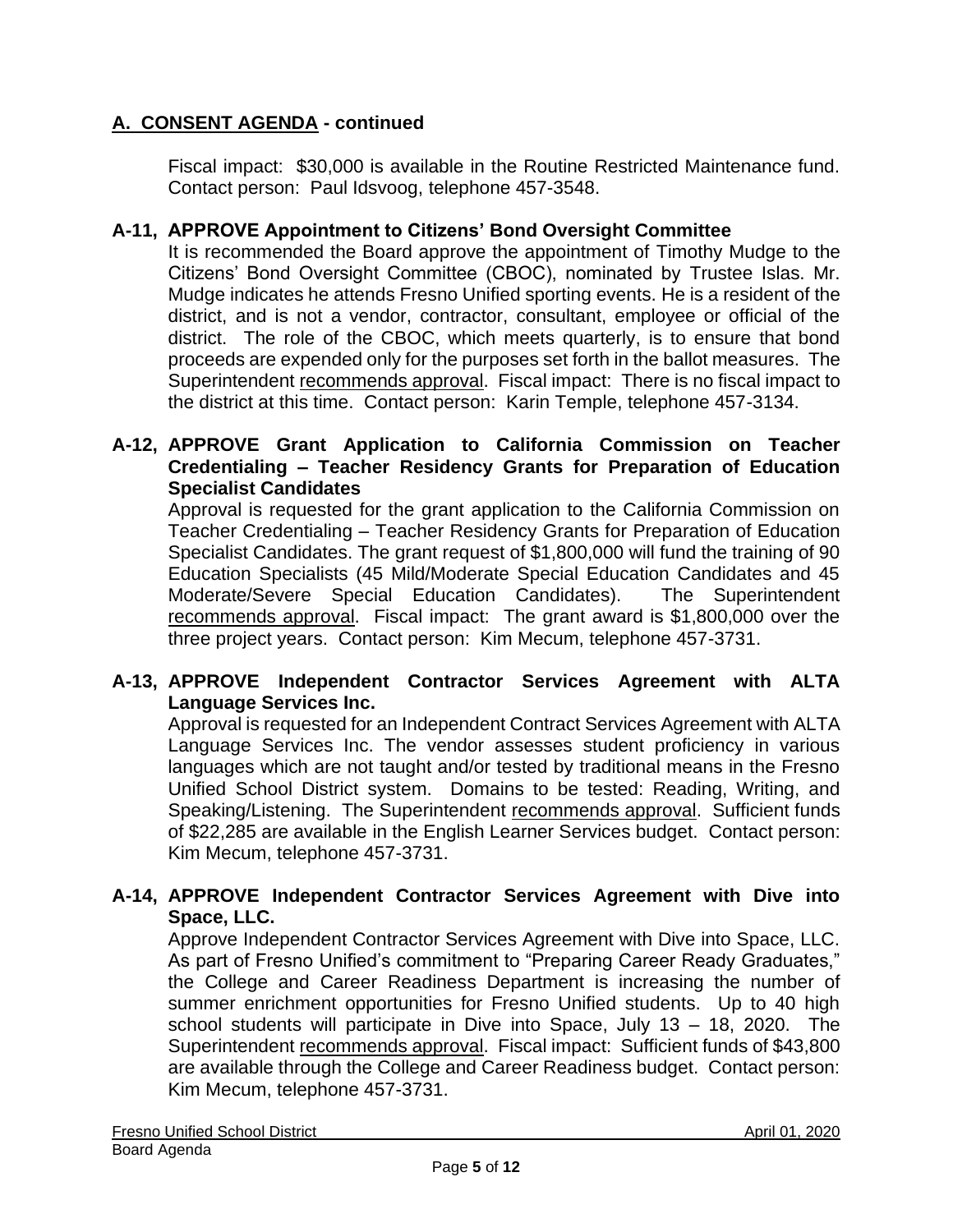#### **A-15, APPROVE Independent Contractor Services Agreement with SMG: Fresno Convention & Entertainment Center**

Included in the Board binders are three agreements with SMG: Fresno Convention & Entertainment Center for the purpose of holding the 2020 Graduation Ceremonies at the Saroyan Theatre and Selland Arena. The agreements reflect rental and audio-visual services. Fresno Unified Specialty Schools and Patiño School of Entrepreneurship will host practice and graduation ceremonies at Saroyan Theatre on May 28, 2020 and June 3, 2020 respectively, and Duncan High School to host practice and graduation ceremonies on June 1, 2020 at Selland Arena. The Superintendent recommends approval. Fiscal impact: Funding in the amount of \$35,840 is available in the Instructional Services annual budget. Contact person: Kim Mecum, telephone 457-3731.

#### **A-16, APPROVE Amendment to Independent Contractor Services Agreement with Orchid Interpreting Inc**

Included in the Board binders is a request to increase an Agreement with Orchid Interpreting Inc. by \$30,000 for a total not to exceed \$70,000. The English Learner Service Department provides site interpretation services to students who are new to U.S. schools and also English Learners at the beginning level.  The purpose of this service is to provide temporary support in the academic core content classes, so the student does not fall behind. The Superintendent recommends approval. Fiscal impact: There are sufficient funds in the English Learners budget to cover the increased cost. Contact person: Kim Mecum, telephone 457-3731.

#### **A-17, APPROVE Amendment to Agreement with City of Fresno for Student Neighborhood Resource Officers at District Middle Schools**

Included in the Board binders and recommended for approval is an amendment to the agreement with the City of Fresno Police Department (FPD) to provide Student Neighborhood Resource Officers (SNROs) for middle schools and DeWolf High School, for the period May 01 – June 30, 2020. The existing SNRO agreement is for May 01, 2016 through April 30, 2020, the period of the COPS Hiring Program Grant awarded to the FPD. SNROs perform proactive engagement and enforcement and build relationships with students to support a positive school environment. The Superintendent recommends approval. Fiscal impact: \$186,797 is available in the General Fund. Contact person: Karin Temple, telephone 457-3134.

#### **A-18, APPROVE Amendment to Agreement with Saltzman & Johnson Law Corporation**

Included in the Board binders is an amendment to the agreement with Saltzman & Johnson Law Corporation to provide consulting legal services to the Joint Health Management Board (JHMB). The Superintendent recommends approval. Fiscal impact: Annual estimated cost of \$105,372 is available in the Health Internal Service Fund. Contact person: Ruth F. Quinto, telephone 457-6226.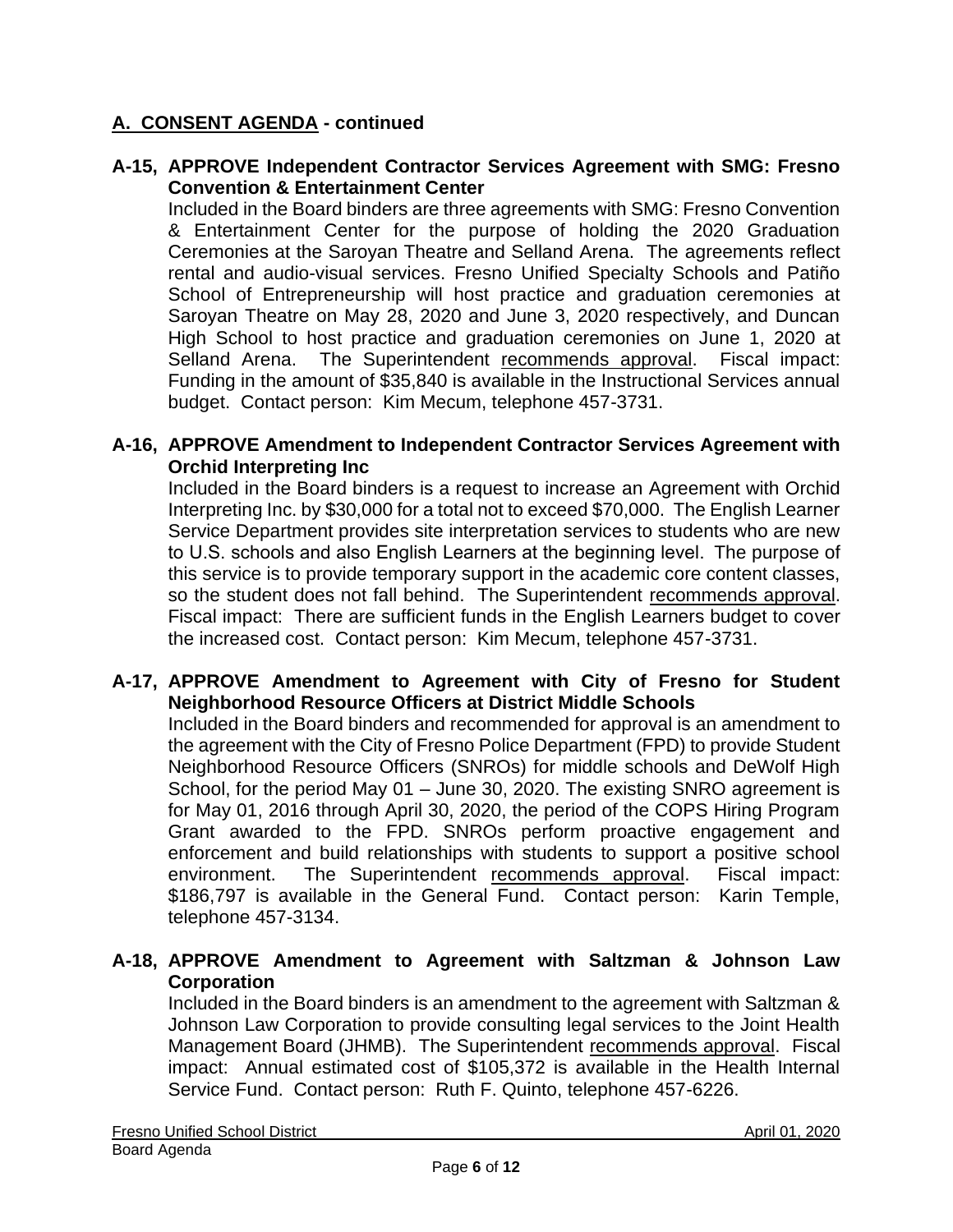#### **A-19, APPROVE Property and Liability Insurance for 2020/21**

Included in the Board binders is a summary of quotes received from the district's insurance broker, DiBuduo & DeFendis, for the district's various forms of coverage. For renewal, is coverage related to Property, General Liability, Designated Lessees and Excess Liability requirements. The policy period will extend from April 01, 2020 through March 31, 2021. The Superintendent recommends approval. Fiscal impact: Sufficient funds are available in the district's Liability Internal Service Fund. Contact person: Ruth F. Quinto, telephone 457-6226.

#### **A-20, APPROVE Cyber Liability Insurance for 2020/21**

Included in the Board binders is a summary of quotations received for the district's placement of cyber liability coverage. The policy period will extend from May 01, 2020 through April 30, 2021. The Superintendent recommends approval. Fiscal impact: Sufficient funds of \$77,890 are available in the district's Liability Internal Service Fund. Contact person: Ruth F. Quinto, telephone 457-6226.

#### **A-21, APPROVE Award of Bid 20-19, Fresno High School Career Technical Education (CTE) Building Construction**

Included in the Board binders is information on Bid 20-19, to construct a new 18,000 square foot, two-story facility to house three CTE pathways at Fresno High School: Arts, Media and Entertainment; Building and Construction Trades; and Engineering and Architecture. In accordance with Public Contract Code 4100, staff recommends the Board reject Ardent General, Inc.'s bid as non-responsive for failure to list a subcontractor for elevator scope of work, and recommends award to the lowest responsive, responsible bidder: Davis Moreno Construction, Inc. (Fresno, California) \$7,814,000. The Superintendent recommends approval. Fiscal impact: The district received \$2,378,386 in State CTE grants and \$5,435,614 is available in the Measure X Fund. An additional State CTE grant of \$1,888,000 has been applied for and, if approved, would reduce required Measure X funding. Contact person: Karin Temple, telephone 457-3134.

#### **A-22, APPROVE Award of Bid 20-25, Ahwahnee Middle School HVAC Replacement for Classroom Building**

Included in the Board binders is information on Bid 20-25, to replace heating and air conditioning units in ten classrooms at Ahwahnee Middle School. The project will furnish and install new HVAC multizone package units to provide a more comfortable environment and increase energy efficiency. The existing units were installed in 1969 and require replacement based on age, condition, repair history and difficulty in locating replacement parts. Staff recommends award to the lowest responsive, responsible bidder: Strategic Mechanical, Inc. (Fresno, California) \$568,000. The Superintendent recommends approval. Fiscal impact: \$568,000 is available in the Measure X Fund – Deferred Maintenance. Contact person: Karin Temple, telephone 457-3134.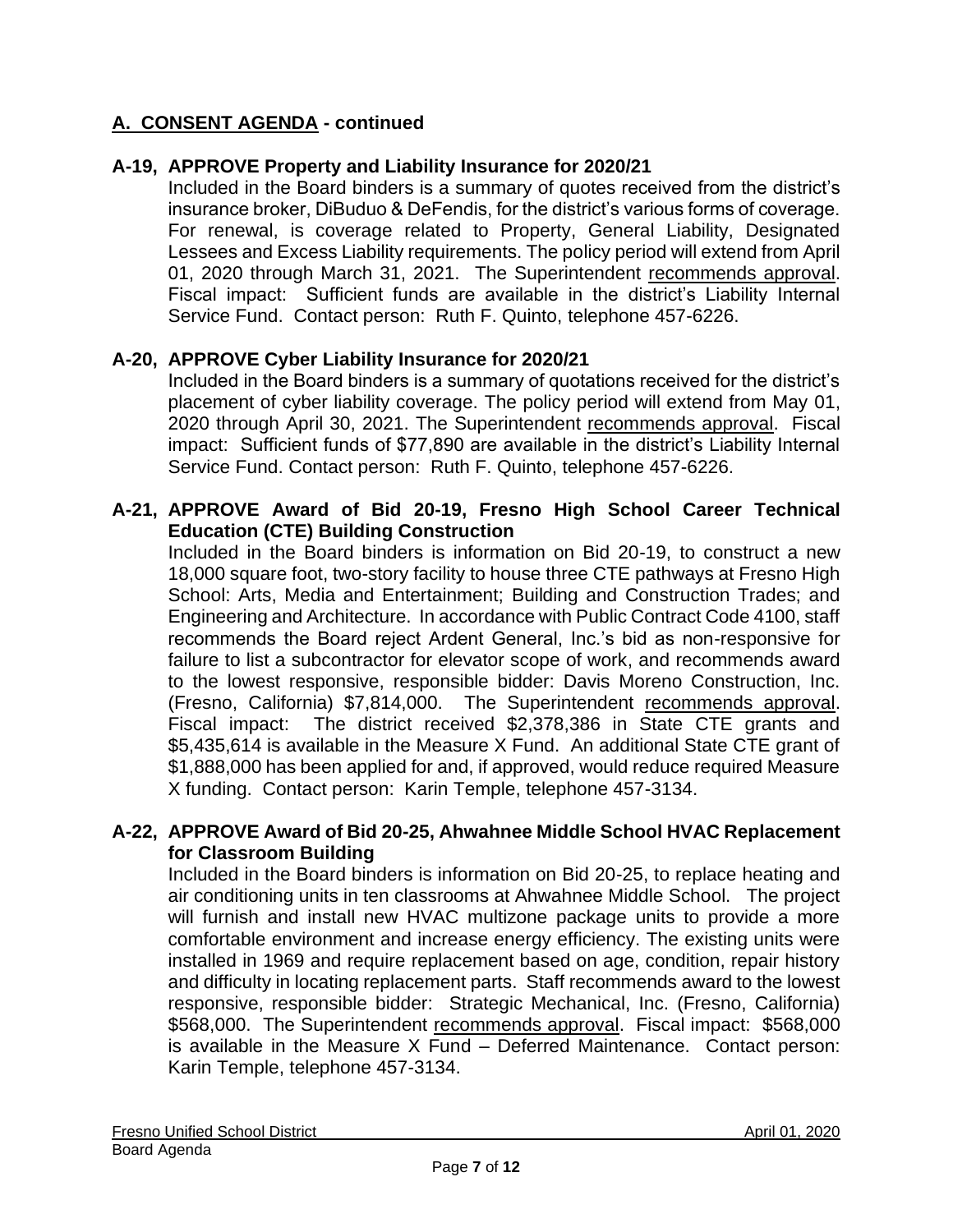#### **A-23, APPROVE Award of Bid 20-27 Sections A and B, Fresno and Roosevelt High Schools Track and Field Bleacher Improvements**

Included in the Board binders is information on Bid 20-27 Sections A and B, to install new five-row elevated bleachers at the athletic track for Fresno and Roosevelt High Schools. The project provides new concrete bleacher pads, concrete walkways, drinking fountains, irrigation work, signage and related accessibility improvements. The new field bleachers will provide equitable spectator viewing capabilities to match other district high schools for track and field events. Staff recommends award to the lowest responsive, responsible bidder: Sections A and B: GC Builders (Fresno, California) \$972,949. The Superintendent recommends approval. Fiscal impact: \$972,949 is available in the Measure X Fund. Contact person: Karin Temple, telephone 457-3134.

#### **A-24, APPROVE Award of Bid E23001, Central Ring for Wide Area Network Services**

Included in the Board binders is information on Bid E23001, to establish fixed lease pricing for a logical central ring of wide area network fiber by establishing an architectural network connection to the seven comprehensive high schools, Duncan Polytechnical High School, CART, Fresno Unified Education Center, and Brawley Service Center. This is the first phase of establishing a fiber network to all district facilities, if continued e-rate funding permits. The bid included a 5-year term service agreement to address special construction requirements, liquidated damages, and performance provisions. Staff recommends that the bid submitted by AT&T be rejected as non-responsive and award a five-year term to the lowest responsive, responsible bidder: CVIN, LLC, dba Vast Networks (Fresno, California) \$1,401,000 (years 1-5). The Superintendent recommends approval. Fiscal impact: Funding is available in the E-Rate fund budget. Contact person: Kurt Madden, telephone 457-3560.

#### **A-25, APPROVE Multiyear Contract with Cisco Systems Capital Corp. for Purchase of Hyperflex Compute/Storage Nodes along with Annual Updates and Technical Support for Cisco Hyperflex System**

Included in the Board binders is information on the multiyear contract with Cisco Systems Capital Corp. (Cisco Capital) for purchase and ongoing support of the District's Data Center compute/storage to replace older equipment and provide reliable, performant enterprise services and applications such as ATLAS, Lawson, etc. This contract is for the purchase from Development Group Inc. (DGI) of Cisco Hyperflex compute/storage nodes as well as the annual updates and technical support for the District's Cisco Hyperflex system. This contract represents a discounted purchase with annual payments payable over five years. The Superintendent recommends approval. Fiscal impact: The cost for this annual payment is currently included within the Information Technology budget. Contact person: Kurt Madden, telephone 457-3164.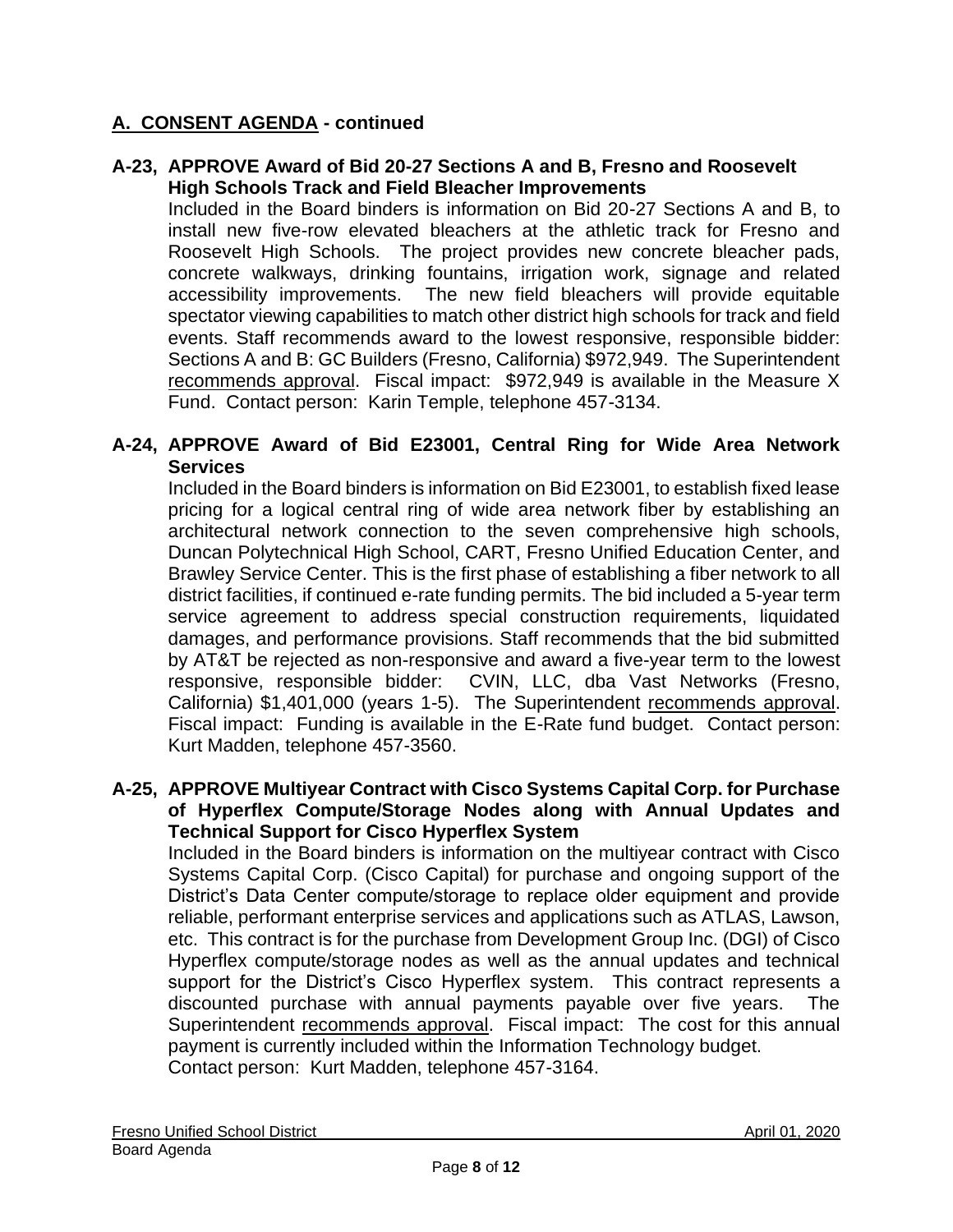#### **A-26, RATIFY the Addendum of the Deaf and Hard of Hearing Service Center, Inc., Services Agreement**

Included in the Board binders is an Addendum with Deaf and Hard of Hearing Services Center (DHHSC) in the amount of \$100,000. This addendum will provide additional sign language interpreting services to students, parents, and employees who are deaf or hard of hearing. This Addendum commenced on January 13, 2020 and ends June 30, 2020. The Superintendent recommends ratification. Fiscal impact: Sufficient funds in the amount of \$100,000 are available in the Special Education budget. Contact person: Kim Mecum, telephone 457-3731.

#### **A-27, RATIFY Amended Independent Contract Services Agreement with Springboard Collaborative**

Included in the Board binders is an amended independent contract services agreement with Springboard Collaborative. For the 2019/20 Academic year, the Literacy program will continue and will expand to the Sunnyside and Hoover regions. Due to the need for our summer reading program, we would like to increase our contract from serving 420 students to 735 students. This will take us from 2 summer school sites to 4 sites which totals 49 classrooms. This will allow us to strategically place our programs in regions that may not have access to our current afterschool reading program. Please see the Memorandum of Understanding for scope of work. The Superintendent recommends ratification. Fiscal impact: Sufficient funds in the amount of \$172,573 are available in the African American Academic Acceleration office budget. Contact person: Wendy McCulley, telephone 457-3728.

#### **A-28, RATIFY Grant Application to the Fresh Fruit and Vegetables Program 2020 Grant Cycle**

Ratification is requested for the district's grant application to the 2020 Fresh Fruit and Vegetables Program (FFVP) through the California Department of Education. The FFVP provides funding to support daily fresh fruit and vegetable snacks for students at participating elementary and K-8 schools. Funding is sought for 68 schools that meet the eligibility criteria of 50% or more students eligible for free/reduced-price meals; grant awards will be based on these percentages. The Superintendent recommends ratification. Fiscal impact: The grant will fund \$50- \$75 per student, for purchase of fruits and vegetables. Contact person: Karin Temple, telephone 457-3134.

#### **A-29, RATIFY Change Orders for the Projects Listed Below**

Included in the Board binders is information on Change Orders for the following projects:

Bid 19-42 Section A, Lighting Improvements at Various Schools Phase 3: Kratt, Malloch, Powers, and Starr Elementary Schools, Bullard Talent K-8 School, Bullard and Hoover High Schools.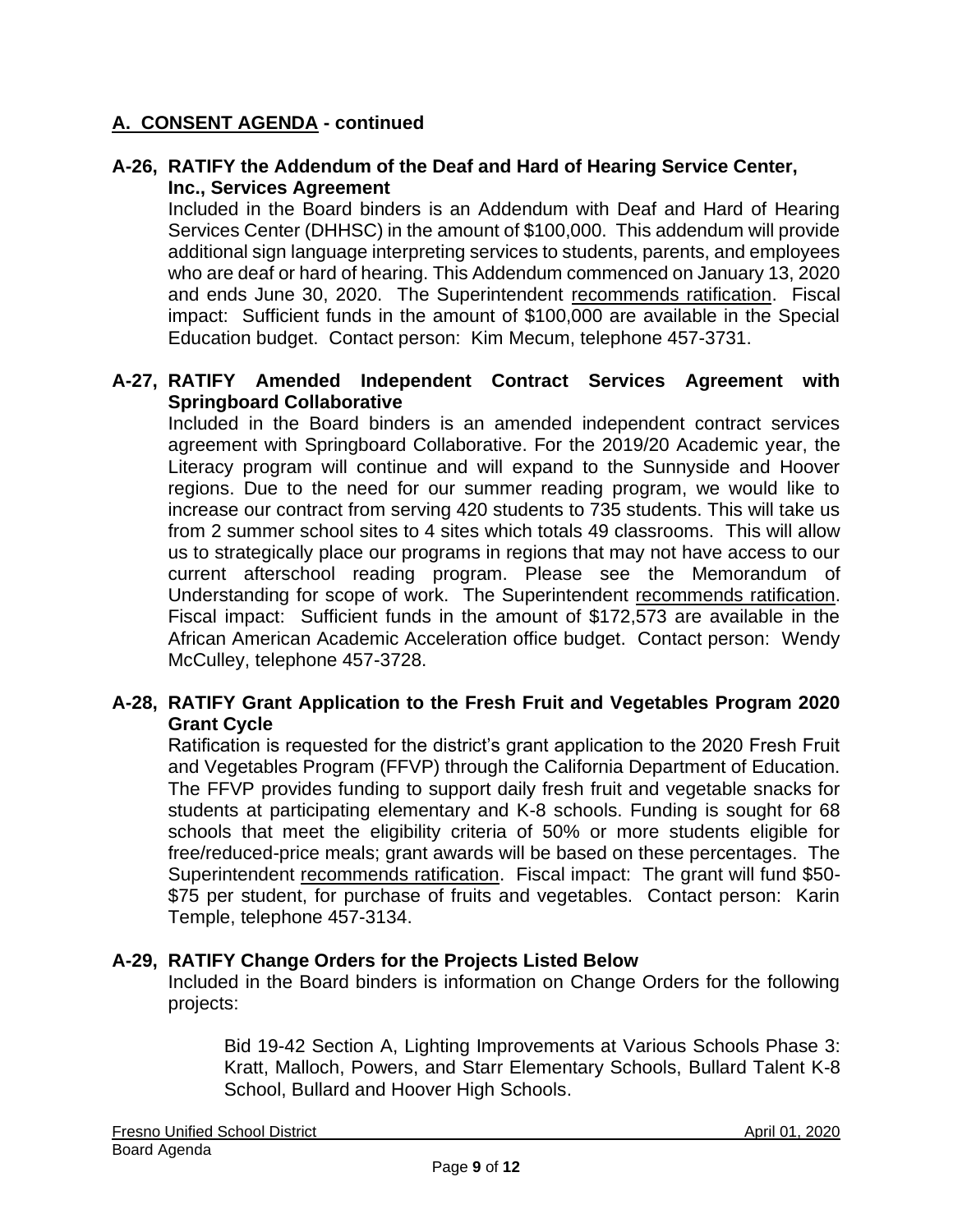Change Order presented for ratification (Bullard Talent): \$886; Change Order presented for ratification (Kratt): \$1,895; Change Order presented for ratification (Starr): \$1,223; Change Order presented for ratification (Hoover): \$0. Bid 19-50 Section B, Portable Classroom Relocation and Infrastructure for Various Schools: Phoenix, Sunset, and Wilson Elementary Schools. Change Order presented for ratification (Phoenix): \$8,932.

The Superintendent recommends ratification. Fiscal impact: \$4,004 is available in the California Clean Energy Jobs Act (Proposition 39) budget for Bid 19-42; and \$8,932 is available in the Measure X Fund for Bid 19-50. Contact person: Karin Temple, telephone 457-3134.

## **A-30, RATIFY the Filing of Notices of Completion**

Included in the Board binders are Notices of Completion for the following projects, which have been completed according to plans and specifications.

Bid 18-41 Section A, McLane High School Athletic Fields Improvements

Bid 19-21 Sections A and B, Fremont Elementary School and Baird Middle School Boiler and Chiller Replacement

Bid 19-36, Fresno High School Locker Room and Weight Room HVAC **Improvements** 

The Superintendent recommends ratification. Fiscal impact: Retention funds are released in accordance with contract terms and California statutes. Contact person: Karin Temple, telephone 457-3134.

#### **END OF CONSENT AGENDA (ROLL CALL VOTE)**

#### **UNSCHEDULED ORAL COMMUNICATIONS**

In accordance with Executive Order N-29-20 Paragraph 3, the April 1, 2020 Board of Education meeting will be held via teleconferencing. Individuals who wish to address the Board may do so by

- Submitting an email to [publiccomment@fresnounified.org;](mailto:publiccomment@fresnounified.org) or
- Leaving a voice message by calling 559-457-6222 (voice message will be transcribed).

Please include your name, agenda item number or subject matter being addressed, along with a 250-word description of the subject matter being addressed. Emails and voicemails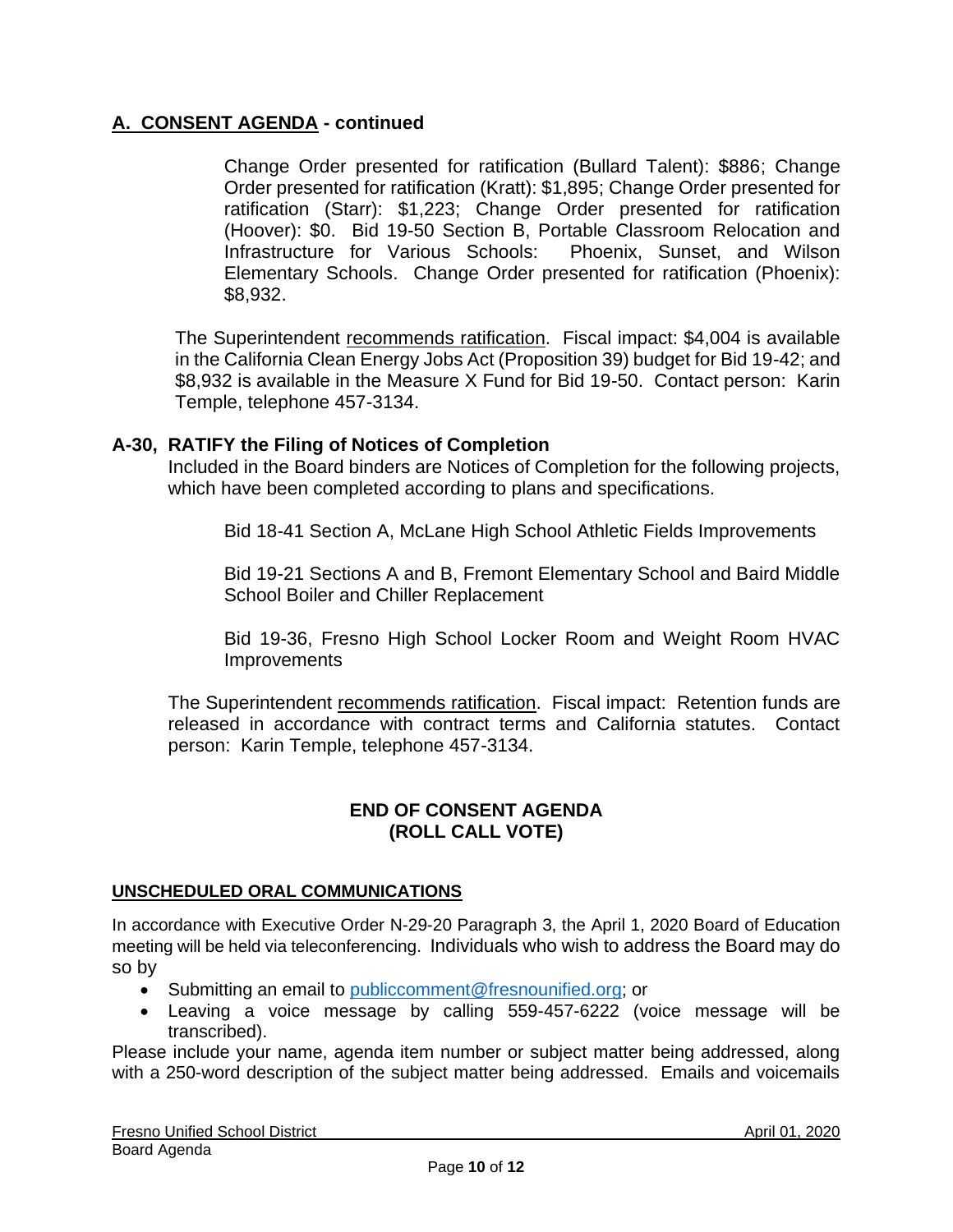received by no later than 3:30 p.m. on April 1, 2020 will be part of the record for the Board's information and/or discussion, will be posted on [www.fresnounified.org/board](http://www.fresnounified.org/board) and will be included in the minutes. Please note that consistent with Board Bylaw 9323, any statements submitted for public comment that are inappropriate in nature, including, but not limited to statements that are obscene, threatening or substantially disruptive to school operations, will either be redacted, or will not be posted.

Members of the public with questions on school district issues may submit them in writing. The Board will automatically refer to the Superintendent any formal requests that are brought before them at this time. The appropriate staff member will furnish answers to questions.

# **B. CONFERENCE/DISCUSSION AGENDA**

# **\*6:00 P.M.**

**B-31**, **CONDUCT Public Hearing in the Matter of the Dailey Elementary Charter School Renewal Petition**

Dailey Elementary Charter School (Dailey) has delivered a renewal petition to the district seeking authorization to operate July 01, 2020 through June 30, 2025. Dailey currently serves approximately 405 students in grades kindergarten through five. The school is located at 3135 N. Harrison Avenue in Fresno. Fiscal impact: The estimated fiscal impact to Fresno Unified School District for 2020/21 is \$2,046,536. Contact person: Kim Mecum, telephone 457-3731.

# **\*6:15 P.M.**

# **B-32**, **PRESENT and DISCUSS the 2020/21 Strategic Budget Development**

The 2020/21 Governor's Proposed Budget was released on January 10, 2020. The Board of Education has discussed the Governor's proposal and the potential impacts on Fresno Unified, as well as the strategic budget development process, at the following Board of Education meetings: January 15, 2020, January 29, 2020, February 12, 2020, February 26, 2020, and March 04, 2020. Fiscal impact: Not available at this time. Contact person: Ruth F. Quinto, telephone 457-6226.

## **\*6:30 P.M.**

# **B-33**, **DISCUSS and ADOPT Resolution No. 19-40 Regarding Actions in Response to COVID-19**

Adoption of this resolution extends the temporary closing of schools and on-site educational programs of the District through May 3, 2020 and continues to authorize the District Superintendent to take all appropriate actions to address the threat of and respond to COVID-19, including but not limited to, supporting educational opportunities for District students to the extent feasible as well as other matters set forth in Governor Newsom's Executive Order N-26-20, including any amendments thereto. The Board President recommends adoption. Fiscal impact: There is no fiscal impact to the district at this time. Contact person: David Chavez, telephone 457-3566.